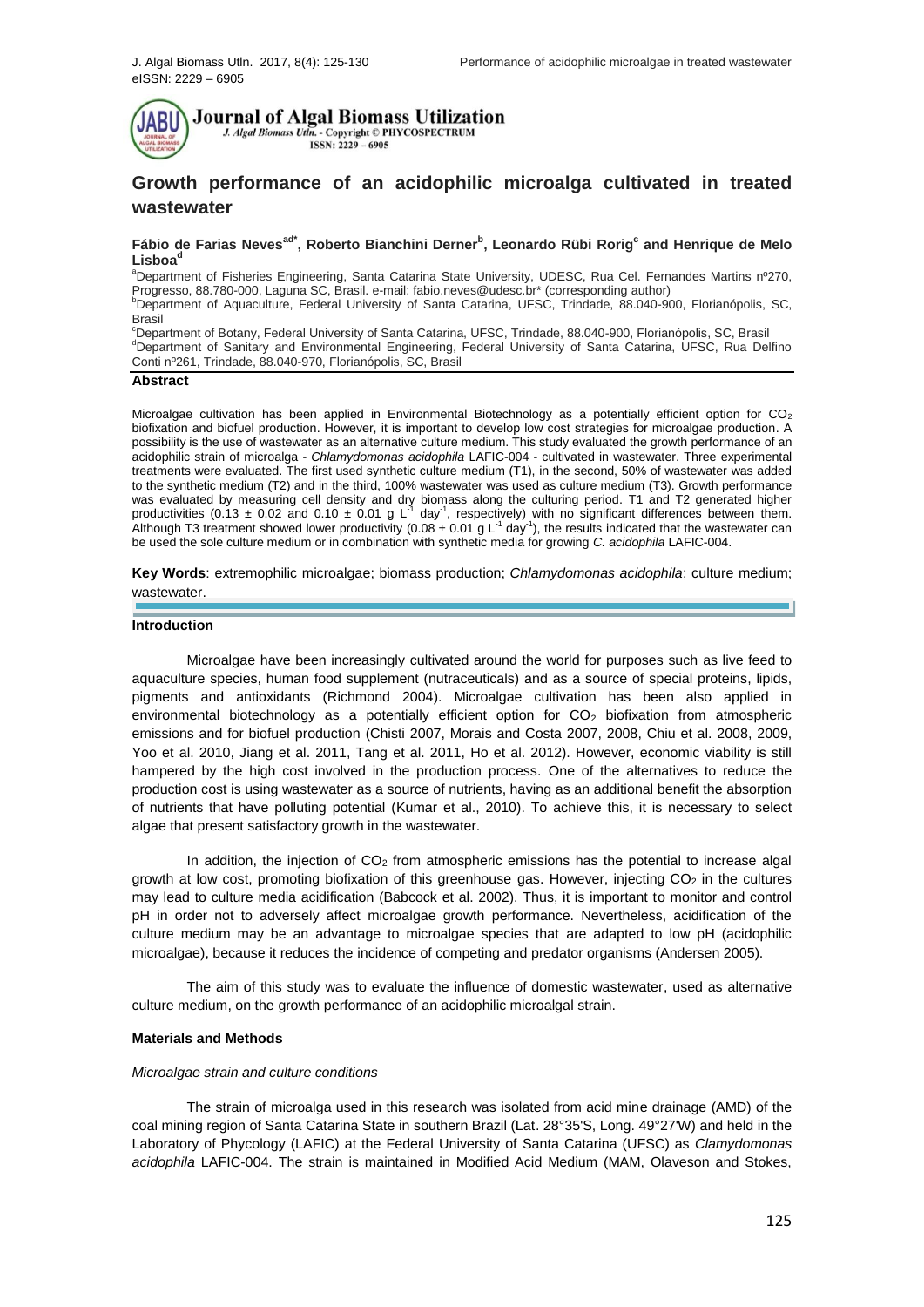1989), pH 3.6, irradiance of 50  $\mu$ mol.m<sup>-2</sup>.s<sup>-1</sup> (fluorescent lamps), photoperiod of 12 h and temperature of 22  $± 2 °C.$ 

## *Experimental design*

The growth performance of *C. acidophila* LAFIC-004 was evaluated in a growth experiment with 3 different treatments. In the treatment 1 (T1), considered as control, the strain was cultured in TAP medium (93 mg L<sup>-1</sup> N-NH<sub>4</sub><sup>+</sup>, 81.7 mg L<sup>-1</sup> P-PO<sub>4</sub><sup>3</sup>) according to Gorman and Levine (1965), which is indicated for cultivation of *Chlamydomonas* spp. Treatment 2 (T2) consisted of a mixture of 50% TAP medium and 50% wastewater, and treatment 3 (T3) was 100% wastewater. Before the experimental evaluation the strain was acclimated to the conditions of the 3 treatments for 10 days. Each treatment consisted of four replicates, randomly distributed, totaling 12 experimental units (2,000 mL Erlenmeyer with 1,000 mL of culture volume). The inoculation was done with culture in exponential growth phase, generating an initial dry biomass of 0.13  $\pm$  0.02 g L<sup>-1</sup> in each flask. The experimental ambient conditions were 25  $\pm$  1 °C, constant aeration, with a flow of 0.3 L min<sup>-1</sup> of atmospheric air enriched with CO<sub>2</sub> (1% vv<sup>-1</sup>) and 24h of light with an irradiance of 150  $\mu$ mol m<sup>-2</sup> s<sup>-1</sup>, provided by daylight fluorescent lamps (80W). The experimental time was ten days. The pH and turbidity of the experimental units were monitored daily.

### *Wastewater characteristics*

The wastewater used as culture medium consisted of treated domestic effluent from a plant composed by an up-flow anaerobic sludge blanket (UASB), followed by an activated sludge system and a final disinfection with sodium hypochlorite. The plant operates with an average flow of 50 L s<sup>-1</sup> serving a population of 36,000 inhabitants. The wastewater quality parameters are shown in Table 1. The values represent averages of two samplings performed immediately prior to the collection for the experiment.

| Table 1. Water quality parameters of the wastewater used as alternative culture medium. Data provided by the |  |  |  |  |
|--------------------------------------------------------------------------------------------------------------|--|--|--|--|
| system administrator company.                                                                                |  |  |  |  |

| Parameter                               | Mean<br>values<br>士<br>standard<br>$deviation(n=2)$ |
|-----------------------------------------|-----------------------------------------------------|
| Temperature (°C)                        | $26.1 \pm 0.3$                                      |
| BOD (mg $L^{-1}$ )                      | $28.0 \pm 4.2$                                      |
| $QOD$ (mg $L^{-1}$ )                    | $43.7 \pm 6.5$                                      |
| Total Phosphorus (mgP L <sup>-1</sup> ) | $6.10 \pm 2.3$                                      |
| Suspended Solids (mg L <sup>-1</sup> )  | $19.5 \pm 7.8$                                      |
| Ammonia-NH <sub>4</sub> (mg $L^{-1}$ )  | $34.2 \pm 0.4$                                      |
| Nitrite-NO <sub>2</sub> (mg $L^{-1}$ )  | $0.5 \pm 0.1$                                       |
| Nitrate-NO <sub>3</sub> (mg $L^{-1}$ )  | $2.3 \pm 0.5$                                       |
| Total Nitrogen (mg $L^{-1}$ )           | $36.0 \pm 5.8$                                      |
| Total Alkalinity (mg $CaCO3 L-1$ )      | $193.4 \pm 11.7$                                    |
| рH                                      | $7.4 \pm 0.1$                                       |

The wastewater samples were chlorinated 24 hours prior to the experiment and immediately prior to inoculation the chlorine was neutralized with sodium thiosulfate.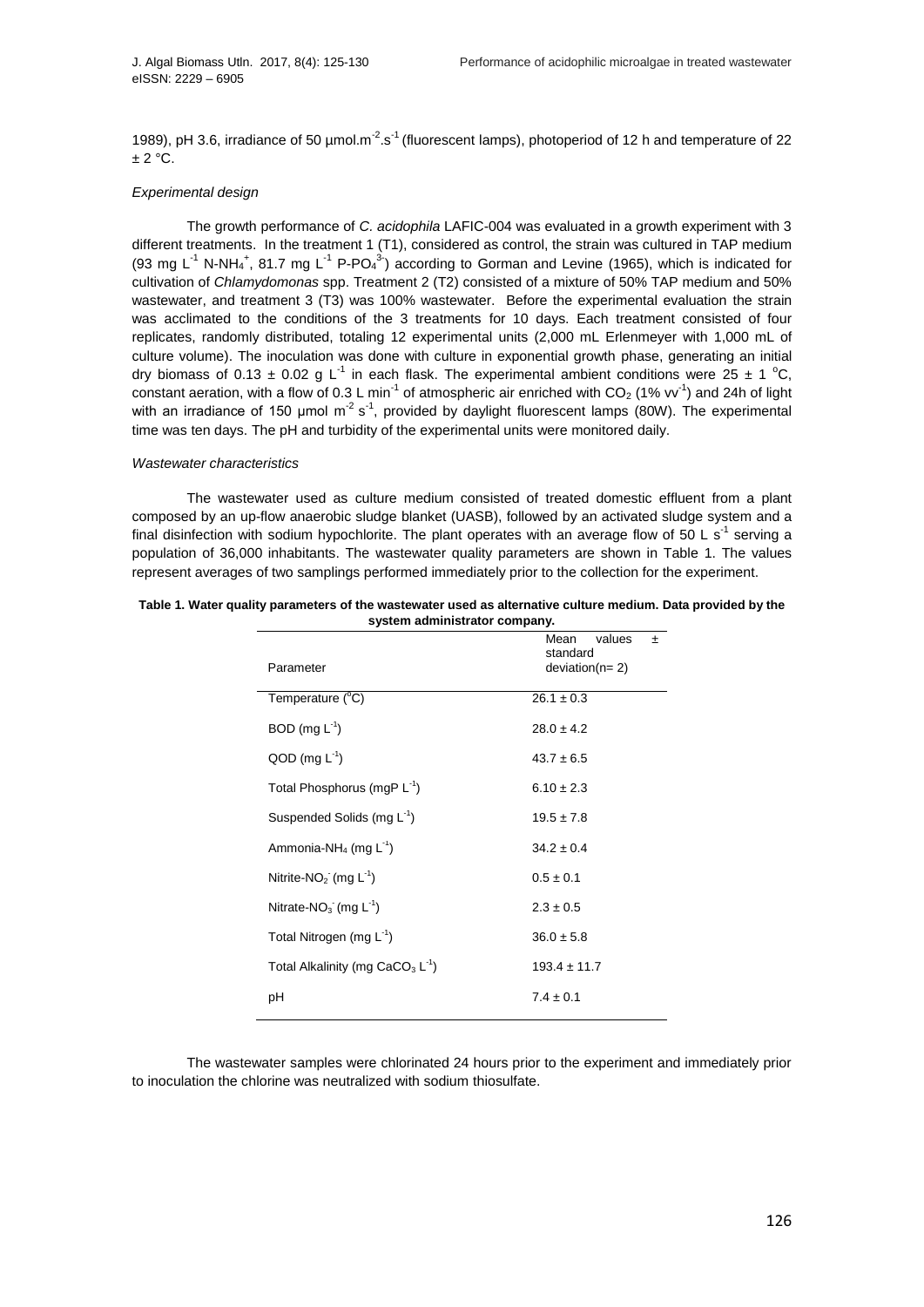## *Growth parameters*

For the determination of growth parameters, aliquots of each experimental unit were collected daily for the quantification of cells using a Neubauer chamber. The specific growth rate  $(\mu, day^{-1})$  was calculated as µ=(LnX<sub>t</sub>−LnX<sub>0</sub>)/(t-t<sub>0</sub>), where X<sub>0</sub> is the initial cell density (cells mL<sup>-1</sup>) at time t<sub>0</sub> (day) and X<sub>t</sub> is the maximum cell density (cells mL<sup>-1</sup>) at time t (day).

Dry biomass was determined daily by gravimetry (Arredondo-Vega and Voltolina, 2007), after filtering known sample volumes through pre-dried glass fiber filters (0.45 µm pore size). The productivity (g  $L^{-1}$  day<sup>-1</sup>) was calculated as dry biomass as a function of time and biomass accumulation (g L<sup>-1</sup>) was calculated by the difference between final and initial dry biomass.

#### *Statistical analysis*

The results were submitted to analysis of variance (ANOVA, p <0.05). The Tukey's test was applied to compare the mean values of experimental treatments when significant differences were detected. Results of turbidity and dry biomass were correlated and compared by linear regression analysis (Zar, 1996).

### **Results and Discussion**

#### *Growth performance*

Cell density values throughout the cultivation period are shown in Figure 1a. Treatments T2 and T3 (50% and 100% wastewater, respectively) presented the highest cell densities, with no significant difference between them (p<0.05). Both values were significantly greater than the control (T1) after the seventh day of culture.

Data describing the growth and yield of the strain showed similar values among treatments (Table 2). If on the one hand this does not necessarily show a better performance of the strain in the wastewater media, on the other hand, it shows that the strain can be cultivated in 100% wastewater, not being necessary to use a synthetic medium. This data indicates robustness of the strain and suggests the possibility of cultivation at low cost, with possible additional benefit in bioremediation on nutrients of the wastewater.

Tang et al. (2011), using a synthetic culture medium, with a temperature of  $25^{\circ}$ C and pH 7, without  $CO<sub>2</sub>$  addition, reported a specific growth rate (µ) of 0.5 and 0.6 day<sup>-1</sup> when cultivating Scenedesmus obliquus and Chlorella pyrenoidosa, respectively. Already with the addition of 5% (v v<sup>-1</sup>) of CO<sub>2</sub> in the cultures, both present a specific growth rate of 0.9 day<sup>-1</sup>. Radmann et al. (2011) cultivated *S*. *obliquus* and *Chlorella vulgaris* isolated from effluent treatment lagoons with high alkalinity, these microalgae presented better growth results when cultivated with the addition of 12% (v v<sup>-1</sup>) of CO<sub>2</sub> at a temperature of 30  $^{\circ}$ C and pH between 8 to 9. Both had specific growth rates of 0.2 day<sup>-1</sup>. Thus, it is possible that the strain of *Chlamydomonas acidophila* cultivated in this work can grow more efficiently with the increase of  $CO<sub>2</sub>$  concentration introduced into the photobioreactors.

| Table 2. Values of Maximum Cell Density (MDC), Specific Growth Rate $(\mu)$ and Productivity reached in different |
|-------------------------------------------------------------------------------------------------------------------|
| culture media tested.                                                                                             |

| Growth<br>Parameter                           | Τ1<br>(TAP Medium)    | Т2<br>(50%Wastewater) | T3<br>(100%Wastewater) |
|-----------------------------------------------|-----------------------|-----------------------|------------------------|
| <b>MCD</b><br>$(10^4 \text{ cells } mL^{-1})$ | $819 \pm 230$ a       | $1,136 \pm 122$ b     | $1,151 \pm 80$ b       |
| Specific<br>growth<br>rate<br>$(day-1)$       | (µ) $0.75 \pm 0.11$ a | $0.73 \pm 0.08$ a     | $0.80 \pm 0.14$ a      |
| Productivity<br>$(g L^{-1} day^{-1})$         | $0.13 \pm 0.02$ a     | $0.10 \pm 0.01$ ab    | $0.08 \pm 0.01$ b      |

Values expressed as mean ± standard deviation. Different lowercase letters represent statistical differences (p<0.05).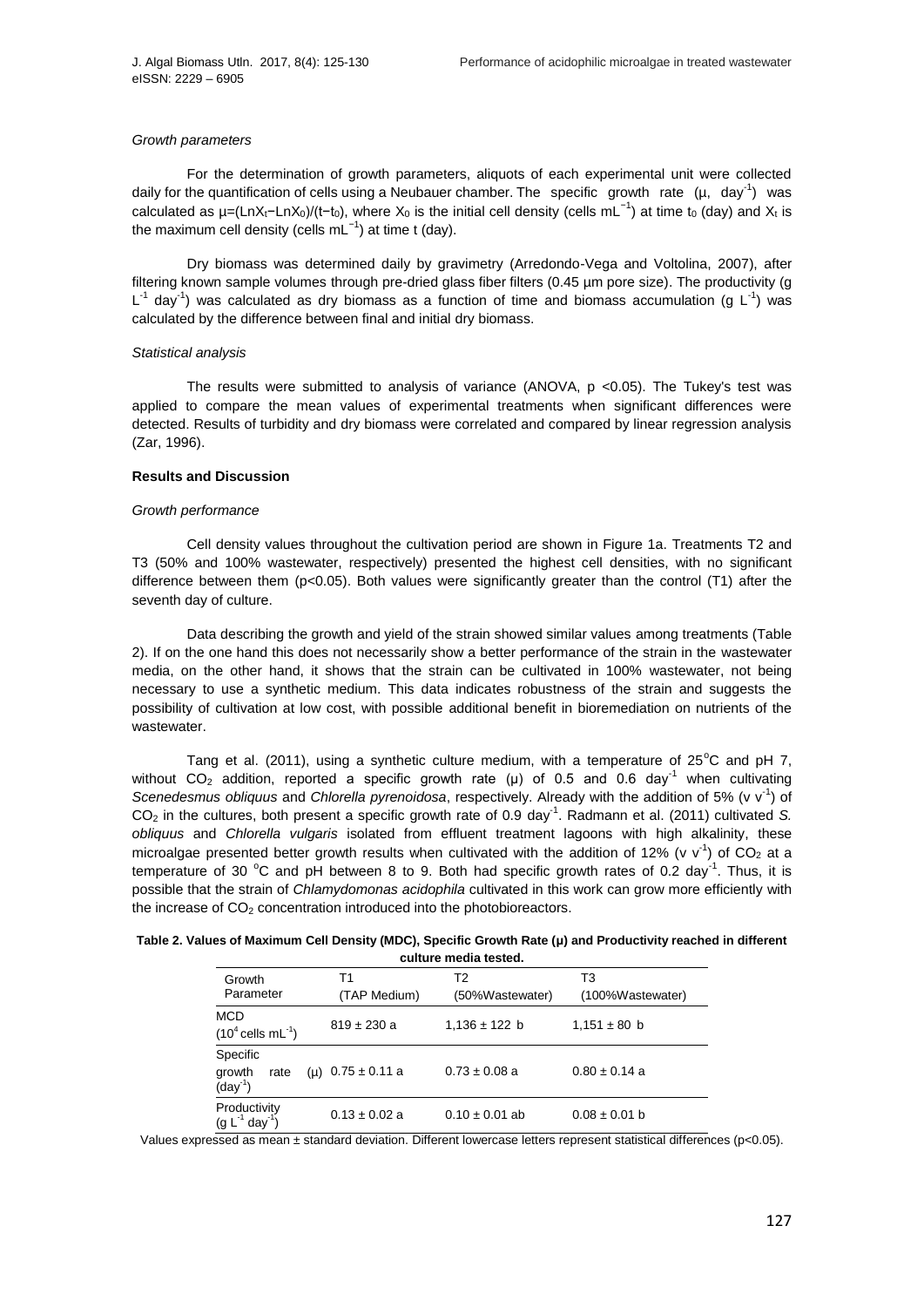Regarding dry biomass treatments T1 and T2 reached higher values than T3, which can be related to the lower nutrient concentration in 100% wastewater. This result contrasts with cell density data, where T2 and T3 showed better performance (Fig. 1a, 1b). Probably differences in cell volume related to the type of culture medium could explain these results, but this parameter was no determined in the present study The accumulated biomass data showed the same pattern of dry biomass, with T1 and T2 presenting values greater than T3 (Fig. 2). The same explanation given for dry biomass can be attributed to this result.



Figure 1. (a)Cell density variation (10<sup>4</sup> cells mL<sup>-1</sup>) during cultivation period. (b)Dry biomass variation (g L<sup>-1</sup>) during cultivation period. (c)pH variation during cultivation period. (d)Variation of turbidity in nephelometric units during the cultivation period. Each line refers to the average of four replicates of each experimental treatment. T1 - TAP Medium; T2 - 50% Wastewater; T3 - 100% Wastewater.



Figure 2. Accumulated biomass during cultivation period (g  $L^{-1}$ ). Each bar refers to the average of four replicates of each treatment. T1 - TAP Medium; T2 - 50% Wastewater; T3 - 100% Wastewater. Different lowercase letters represent significant differences (p<0.05).

Regarding the productivity data, the cultivation in 100% wastewater (T3), presented lower results than using TAP medium. However, the addition of 50% wastewater to TAP medium showed no statistical difference with the other treatments, presenting an intermediate value (Table 2).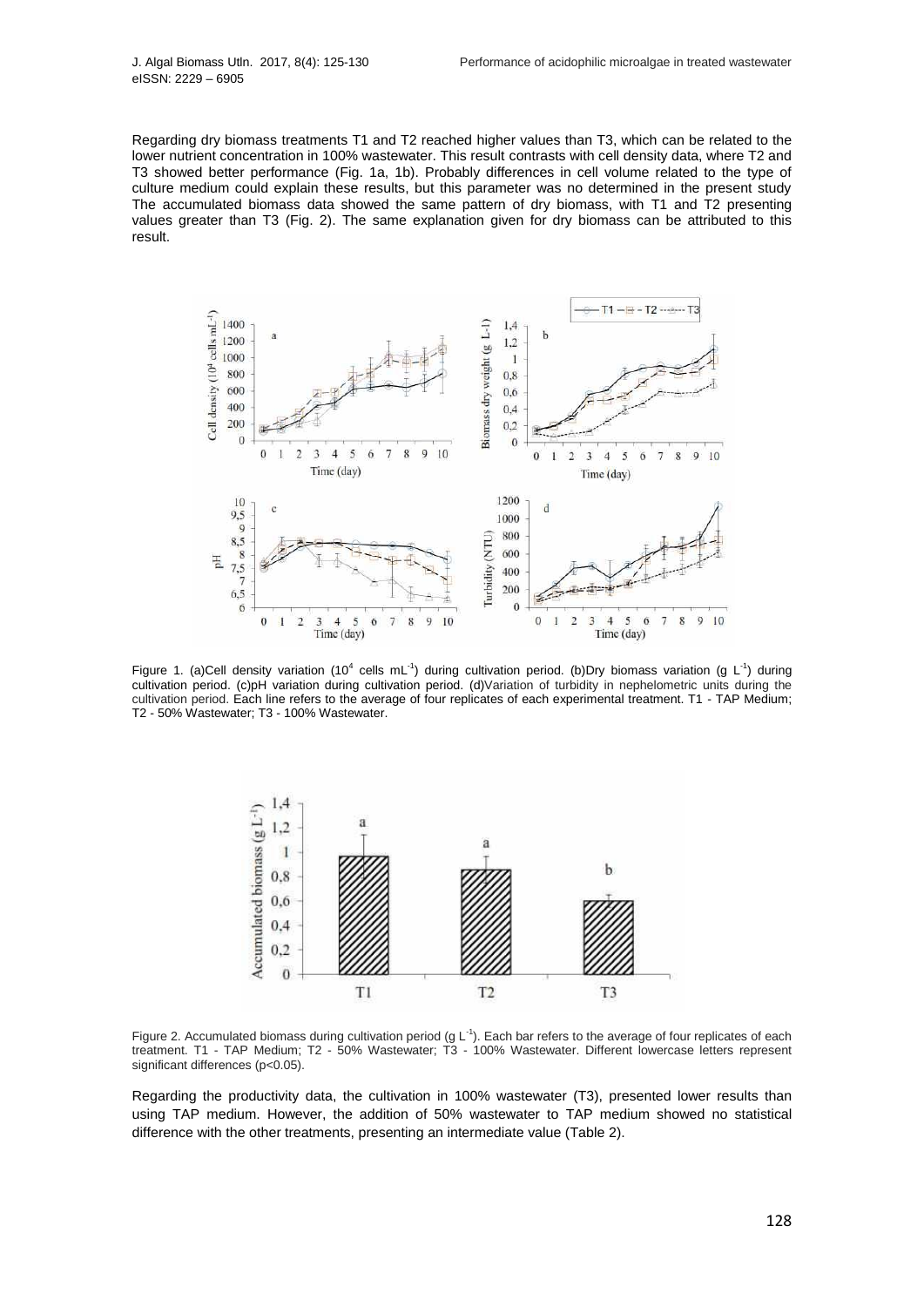Jiang et al. (2011) cultivated *Nannochloropsis* sp. using conventional synthetic culture medium and an alternative culture medium composed of 50% wastewater, and reported a higher final dry biomass for the second one (0.16 and 0.21 g  $L^{-1}$ , respectively). These authors attributed this result to the presence of a higher concentration of organic carbon in the wastewater used. However, the same does not occur in the present research, suggesting that *C. acidophila* is not necessarily able to grow mixotrophically. In fact, recent work conducted by Souza et al. (2017) showed that this strain grew similarly in phototrophic and mixotrophic conditions and is not able to grow heterotrophically.

Evolution of pH showed a slight increase in the first two days followed by a decrease until the end of the experimental period for all the treatments, specially T3 (Fig. 1c). The three experimental treatments started with a pH value of 7.6  $\pm$  0.1. At the end of the cultivation period, values of 7.8  $\pm$  0.3, 7.0  $\pm$  0.4 and  $6.3 \pm 0.1$  were observed for the experimental treatments T1, T2 and T3, respectively. The mean pH value during the 10 days of cultivation period was  $8.9 \pm 0.1$  for T1, 7.9  $\pm$  0.1 for T2 and 7.4  $\pm$  0.1 for T3. Considering the interest in use the wastewater at the same conditions in which it is discarded, this research tested the cultivation of acidophilic microalga without the acidification of the medium. However, studies should be conducted with the acidified alternative culture medium, which may increase the results presented here. The acidification of the culture medium can be done by introducing enriched air with high CO<sup>2</sup> concentrations (Babcock et al., 2002).

Turbidity increased with time reflecting the increase in cell density and dry biomass (Fig. 1d). Linear regression between dry biomass and turbidity showed good relationship, as can be seen in the equations bellow, where equations 1, 2 and 3 refer to treatments T1, T2 and T3, respectively. Dependent variable (y) is dry biomass (g  $L^{-1}$ ) and independent variable is turbidity (NTU).

| y=955.38x - 91.067 ( $r^2$ = 0.8495) |  |
|--------------------------------------|--|
|--------------------------------------|--|

| $y=781.93x - 73.058 (r^2 = 0.9419)$  | (2) |
|--------------------------------------|-----|
| y=921.96x – 53.359 ( $r^2$ = 0.9807) | (3) |

Based on the high  $r^2$  values, these equations can be used to estimate dry biomass from turbidity data.

# **Conclusions**

The acidophilic microalga *C. acidophila* LAFIC-004 presented satisfactory growth performance when cultivated in treated domestic wastewater as an alternative culture medium, however, productivity was lower when compared to cultivation in conventional synthetic culture medium for *Chlamydomonas* spp. (TAP medium). Adding at least 50% of wastewater can be applied for best growth performance of this strain with additional environmental and economic benefits

### **Acknowledgements**

This work was supported by National Council for Scientific and Technological Development (CNPq), the Foundation for the Support of Research and Innovation in the State of Santa Catarina (FAPESC) and the Coordination for the Improvement of Higher Education Personnel (CAPES). This work is part of project [NPP20150000807] happened at University of Santa Catarina State (UDESC).

# **References**

Andersen, R.A. 2005 Algal Culturing Techniques 578 pp. Elsevier Academic Press.

Arredondo-Veja, B.O. and Voltolina, D. 2007 Métodos y herramientas analíticas en la evaluación de la biomasa microalgal 97 pp. Centro de Investigaciones del Noroeste –CIBNOR(México) La Paz.

Babcock, R.W., Malda, J., Radway, J.C. 2002 Hydrodynamics and mass transfer in a tubular air-lift photobioreactor. J. Appl. Phycol. 14:169–184.